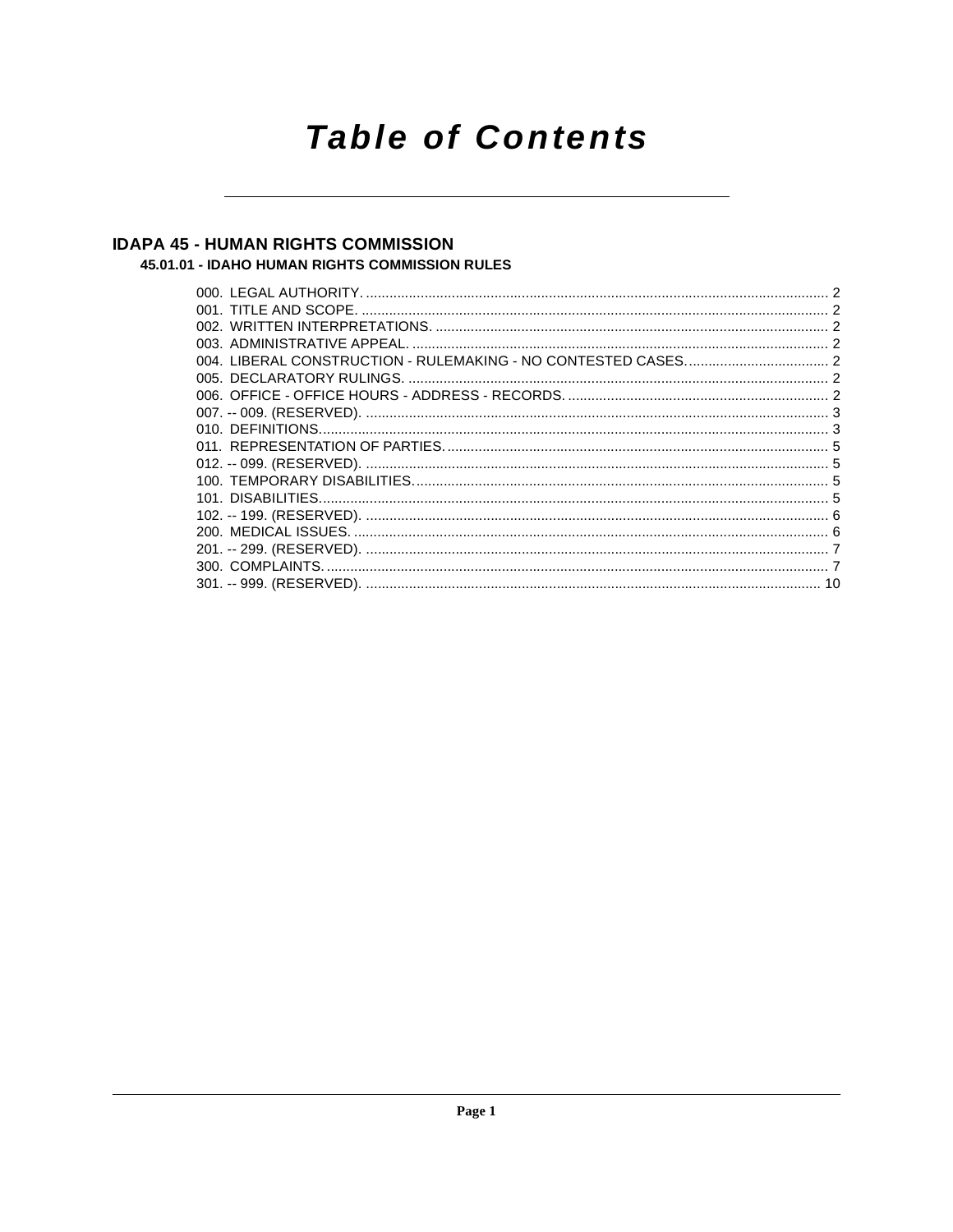#### **IDAPA 45 TITLE 01 Chapter 01**

#### **IDAPA 45 - HUMAN RIGHTS COMMISSION**

#### **45.01.01 - IDAHO HUMAN RIGHTS COMMISSION RULES**

#### <span id="page-1-2"></span><span id="page-1-1"></span><span id="page-1-0"></span>**000. LEGAL AUTHORITY.**

These rules are adopted under the legal authority of Sections 67-5906(12) and 44-1703(2), Idaho Code. (7-1-93)

#### <span id="page-1-3"></span>**001. TITLE AND SCOPE.**

These rules shall be cited as IDAPA 45.01.01, "Rules of the Idaho Human Rights Commission". These rules cover practice before the Idaho Human Rights Commission pertaining to alleged violations of the Idaho Human Rights Commission Act, Title 67, Chapter 59 of the Idaho Code, and the Discriminatory Wage Rates Based Upon Sex Act, Title 44, Chapter 17 of the Idaho Code. (7-1-93)

#### <span id="page-1-4"></span>**002. WRITTEN INTERPRETATIONS.**

Explanations for rule changes are available for public inspection in the Office of the Human Rights Commission, 1109 Main St., Ste. 400, Boise, Idaho 83720-0040. Brochures explaining various provisions of anti-discrimination laws are also available at the address given above. (7-1-97)

#### <span id="page-1-5"></span>**003. ADMINISTRATIVE APPEAL.**

The two statutes covered under these rules, Title 67, Chapter 59 of the Idaho Code, and Title 44, Chapter 17 of the Idaho Code, do not provide for administrative appeals. Idaho Code, do not provide for administrative appeals.

#### <span id="page-1-6"></span>**004. LIBERAL CONSTRUCTION - RULEMAKING - NO CONTESTED CASES.**

These rules will be liberally construed to secure just, speedy and economical determination of all issues presented to the Idaho Human Rights Commission. Unless prohibited by statute, the Commission may permit deviation from these rules when it finds that compliance with them is impracticable, unnecessary or not in the public interest. The Idaho Human Rights Commission hereby adopts by reference the Rules of Practice and Procedure adopted by the Attorney General's Office on Rulemaking. The Idaho Human Rights Commission specifically does not adopt the Attorney General's rules regarding Contested Case Proceedings. By statutory authority, the Idaho Human Rights Commission does not conduct contested case proceedings. does not conduct contested case proceedings.

#### <span id="page-1-9"></span><span id="page-1-7"></span>**005. DECLARATORY RULINGS.**

Any person petitioning for a declaratory ruling on the applicability of a statute or rule administered by the Human Rights Commission must substantially comply with this rule. The petition shall be addressed to the director and shall: (7-1-93)

**01.** Identification. Identify the petitioner and state the petitioner's interest in the matter; (7-1-93)

**02.** State Ruling. State the declaratory ruling that the petitioner seeks; and  $(7-1-93)$ 

**03. Other**. Indicate the statute, rule, or other controlling law and the factual allegations upon which the petitioner relies to support the petition. (7-1-93)

**04. Legal Assertions**. Legal assertions in the petition should be accompanied by citations of cases or statutory provisions. (7-1-93)

#### <span id="page-1-8"></span>**006. OFFICE - OFFICE HOURS - ADDRESS - RECORDS.**

The office of the Idaho Human Rights Commission is located at 1109 Main St., Ste. 400, Boise, Idaho 83720-0040. Office hours are from 8:00 a.m. to 5:00 p.m., except Saturday, Sunday, and legal holidays. This is the office where all filings must be made and where records are kept. The director of the agency is the custodian of recor filings must be made and where records are kept. The director of the agency is the custodian of records.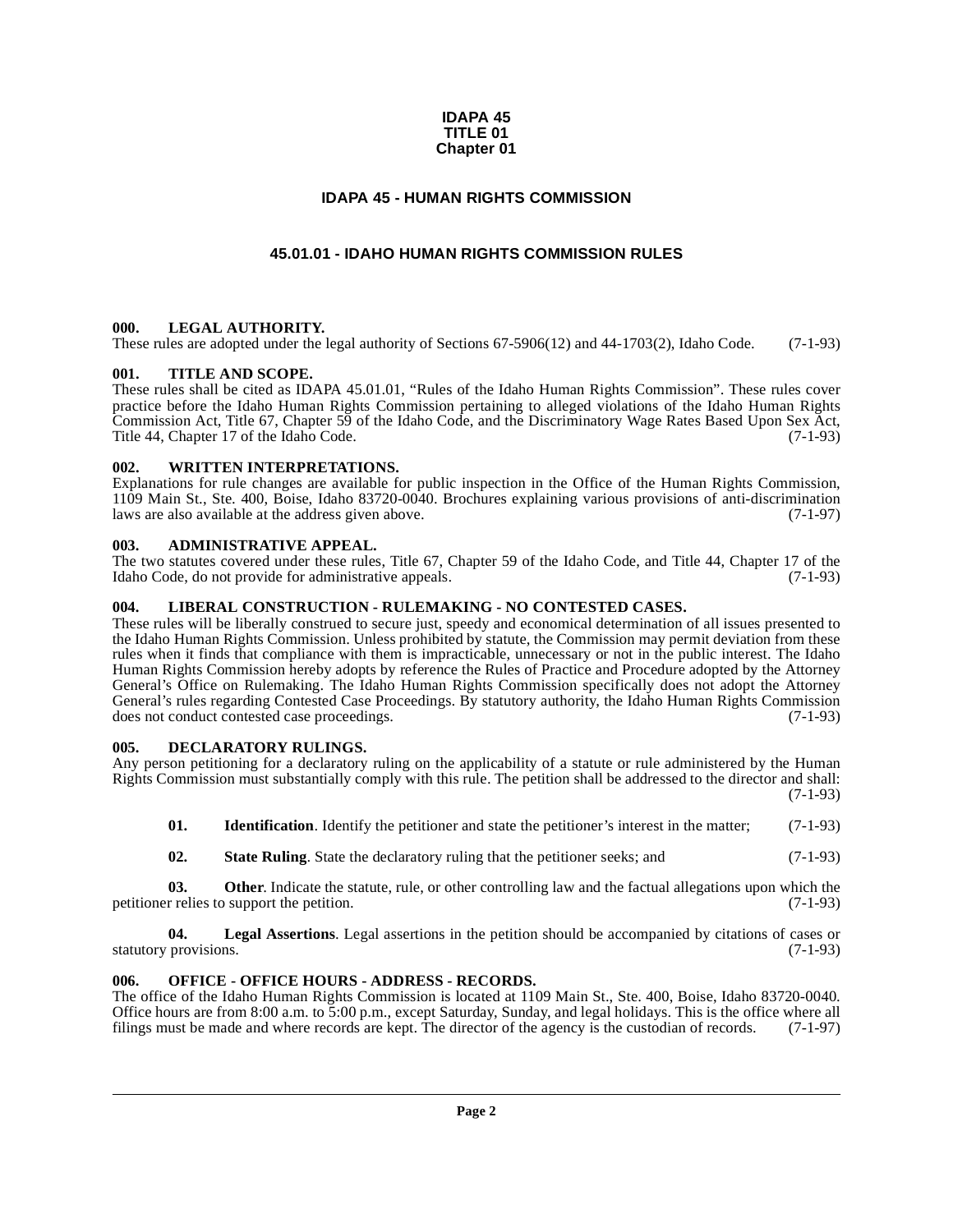<span id="page-2-0"></span>**007. -- 009. (RESERVED).**

#### <span id="page-2-1"></span>**010. DEFINITIONS.**

<span id="page-2-5"></span>**01. Commission**. The Idaho Human Rights Commission as created by the Human Rights Act. (7-1-93)

<span id="page-2-2"></span>**02. Commissioner**. A duly appointed member of the Idaho Human Rights Commission. (7-1-93)

**03. Complainant**. Any person who files a complaint with the Commission pursuant to the Human Rights Act. (7-1-93) Rights Act. (7-1-93)

**04. Complaint**. A statement filed with the Commission pursuant to these Rules alleging an unlawful practice within the meaning of the Human Rights Act. The complaint may be in the form of a letter but, whenever timely possible, should be written on a complaint form provided by the Commission or on the complaint form used by the Equal Employment Opportunity Commission, and signed by the Complainant or their legal representative.

(7-1-97)

<span id="page-2-3"></span>**05. Conciliation Agreement**. A written agreement settling the issues raised by the complaint and signed by the parties after a determination on the merits of the complaint by the Commission.  $(7-1-93)$ 

<span id="page-2-4"></span>**06. Covered Entity**. Those persons and organizations within the jurisdiction of the Human Rights Act, as set forth in Sections  $65-5901$  and  $67-5902$ , Idaho Code. (7-1-98)

<span id="page-2-6"></span>**07. Discriminatory Wage Act**. The Act set forth in Title 44, Chapter 17, Idaho Code, "Discriminatory thes Based Upon Sex". (7-1-93) Wage Rates Based Upon Sex".

<span id="page-2-7"></span>**08. E.E.O.C**. The United States Equal Employment Opportunity Commission or any of its designated representatives.  $(7-1-93)$ 

<span id="page-2-8"></span>**09. Human Rights Act**. As used herein, the term "Human Rights Act" shall mean the Human Rights sion Act of 1969, as amended and codified as Title 67, Chapter 59, Idaho Code. (7-1-93) Commission Act of 1969, as amended and codified as Title 67, Chapter 59, Idaho Code.

<span id="page-2-9"></span>**10. Mental Condition**. Any mental or psychological disorder, such as mental retardation, organic brain syndrome, emotional or mental illness, and learning disabilities. (7-1-93)

**11. Party Or Parties**. The Complainant, the Respondent, the Commission, and any other person ed by the Commission to intervene in any proceeding. (7-1-93) authorized by the Commission to intervene in any proceeding.

<span id="page-2-10"></span>**12. Physical Condition**. Any physiological disorder, condition, cosmetic disfigurement, anatomical loss, or abnormality affecting one (1) or more of the following body systems: neurological, musculoskeletal, special sense organs, respiratory, speech organs, cardiovascular, reproductive, digestive, genito-urinary, hemic and lymphatic, skin and endocrine. (7-1-93) lymphatic, skin and endocrine.

<span id="page-2-11"></span>**13. Record Of Such A Disability**. A person may have "a record of such a disability" when he/she has a history of or has been misclassified as having a physical or mental condition that substantially limits one (1) or more major life activities. (7-1-97)

<span id="page-2-12"></span>**14.** Regarded As Having Such A Disability. A person may be "regarded as having such a disability" when he/she: (7-1-97) when he/she:  $(7-1-97)$ 

**a.** Has a physical or mental impairment that does not substantially limit a major life activity but is treated by a covered entity as constituting such a limitation; (7-1-98)

**b.** Has a physical or mental impairment that substantially limits a major life activity only as a result of des of others towards such an impairment; or the attitudes of others towards such an impairment; or

**c.** Has none of the impairments listed above but is treated by a covered entity as having such an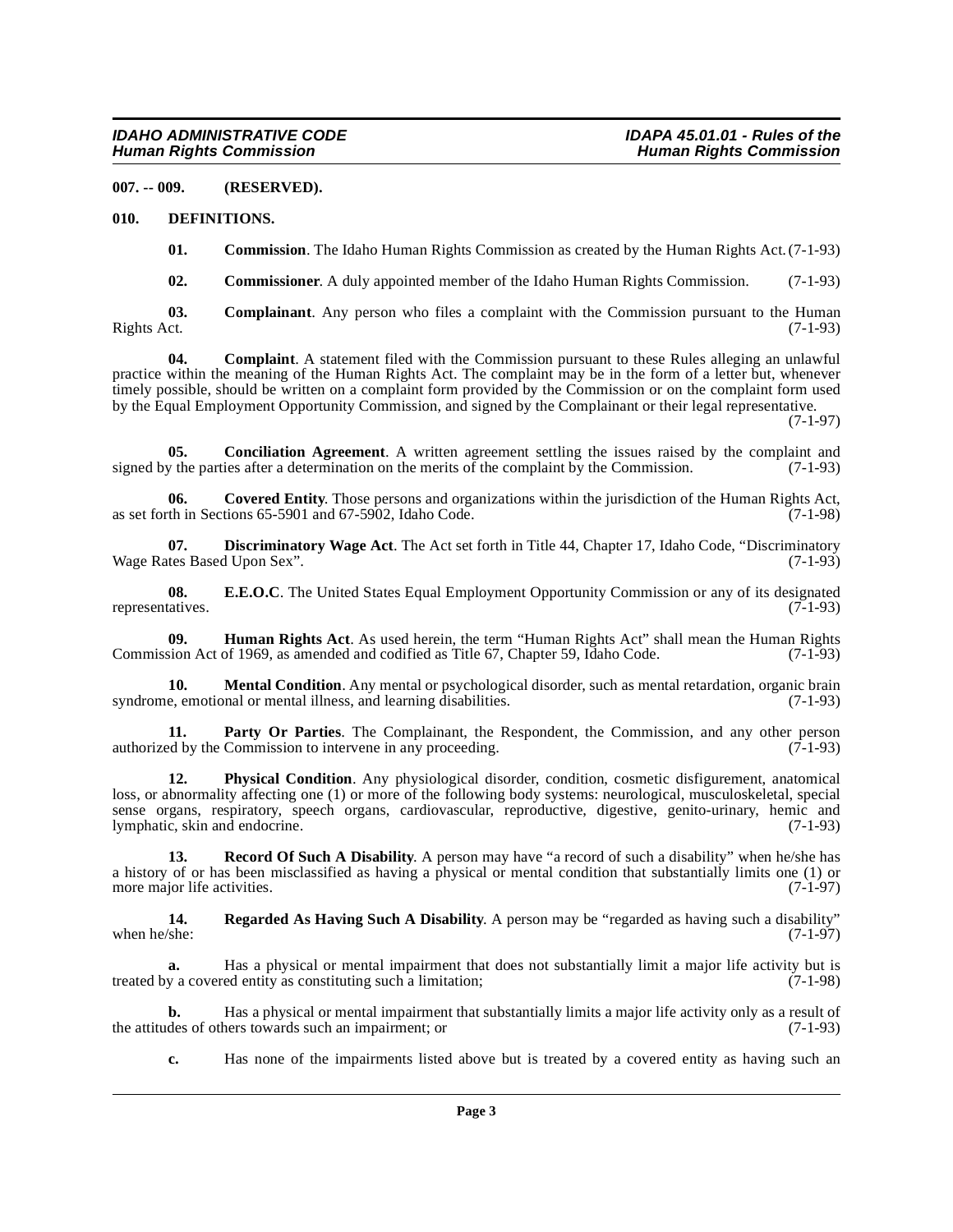impairment. (7-1-98)

**15. Religion**. All aspects of religious observance and practice, as well as belief, unless an employer demonstrates that he is unable to reasonably accommodate to an employee's or prospective employee's religious observance or practice without undue hardship on the conduct of the employer's business. (3-15-02)

**16. Respondent**. Any person against whom a complaint is filed in accordance with the Human Rights these Rules. (7-1-93) Act and these Rules.

**17. Settlement Agreement**. A written agreement settling the issues raised by the complaint and signed arties prior to the Commission's making a determination on the merits of the complaint. (7-1-93) by the parties prior to the Commission's making a determination on the merits of the complaint.

**18.** Sex. The terms "because of sex" or "on the basis of sex" include, but are not limited to, because of or on the basis of pregnancy, childbirth, or related medical conditions; and women affected by pregnancy, childbirth, or related medical conditions shall be treated the same for all employment-related purposes, including receipt of benefits under fringe benefit programs, as other persons not so affected but similar in their ability or inability to work. Subsection 010.18 shall not require an employer to pay for health insurance benefits for abortion, except where the life of the mother would be endangered if the fetus were carried to term, or except where medical complications have arisen from an abortion: Provided, that nothing herein shall preclude an employer from providing abortion benefits or otherwise affect bargaining agreements in regard to abortion. (3-15-02) otherwise affect bargaining agreements in regard to abortion.

**19. Staff Director**. The Staff Director appointed by the Commission pursuant to the Human Rights Act. (7-1-93)

<span id="page-3-0"></span>**20. Substantial Limitation**. A physical or mental condition constitutes a "substantial limitation" when a person is unable to perform a major life activity, such as caring for oneself, performing manual tasks, walking, seeing, hearing, speaking, breathing, learning, and working, that the average person in the general population can perform or is significantly restricted as to the condition, manner or duration under which an individual can perform a particular major life activity as compared to the condition, manner, or duration under which the average person in the general population can perform that same major life activity. (3-15-02) general population can perform that same major life activity.

**a.** The following factors should be considered in determining whether a physical or mental condition constitutes a substantial limitation: (3-15-02)

| The nature and severity of the impairment: | $(3-15-02)$ |
|--------------------------------------------|-------------|

ii. The duration or expected duration of the impairment; and (3-15-02)

iii. The permanent or long term impact, or the expected permanent or long term impact of or resulting from the impairment.

**b.** With respect to the major life activity of working, a physical or mental condition constitutes a "substantial limitation" when a person is significantly restricted in the ability to perform either a class of jobs or a broad range of jobs in various classes as compared to the average person having comparable training, skills and abilities. The inability to perform a single, particular job does not constitute a substantial limitation in the major life activity of working. (3-15-02) activity of working.

**c.** The following factors may be considered in determining whether a physical or mental condition es a "substantial limitation" on the major life activity of "working":  $(3-15-02)$ constitutes a "substantial limitation" on the major life activity of "working"

i. The geographical area to which the individual has reasonable access; (3-15-02)

ii. The job from which the individual has been disqualified because of an impairment, and the number and types of jobs utilizing similar training, knowledge, skills or abilities, within that geographical area, from which<br>the individual is also disqualified because of the impairment (class of jobs); and/or (3-15-02) the individual is also disqualified because of the impairment (class of jobs); and/or

iii. The job from which the individual has been disqualified because of an impairment, and the number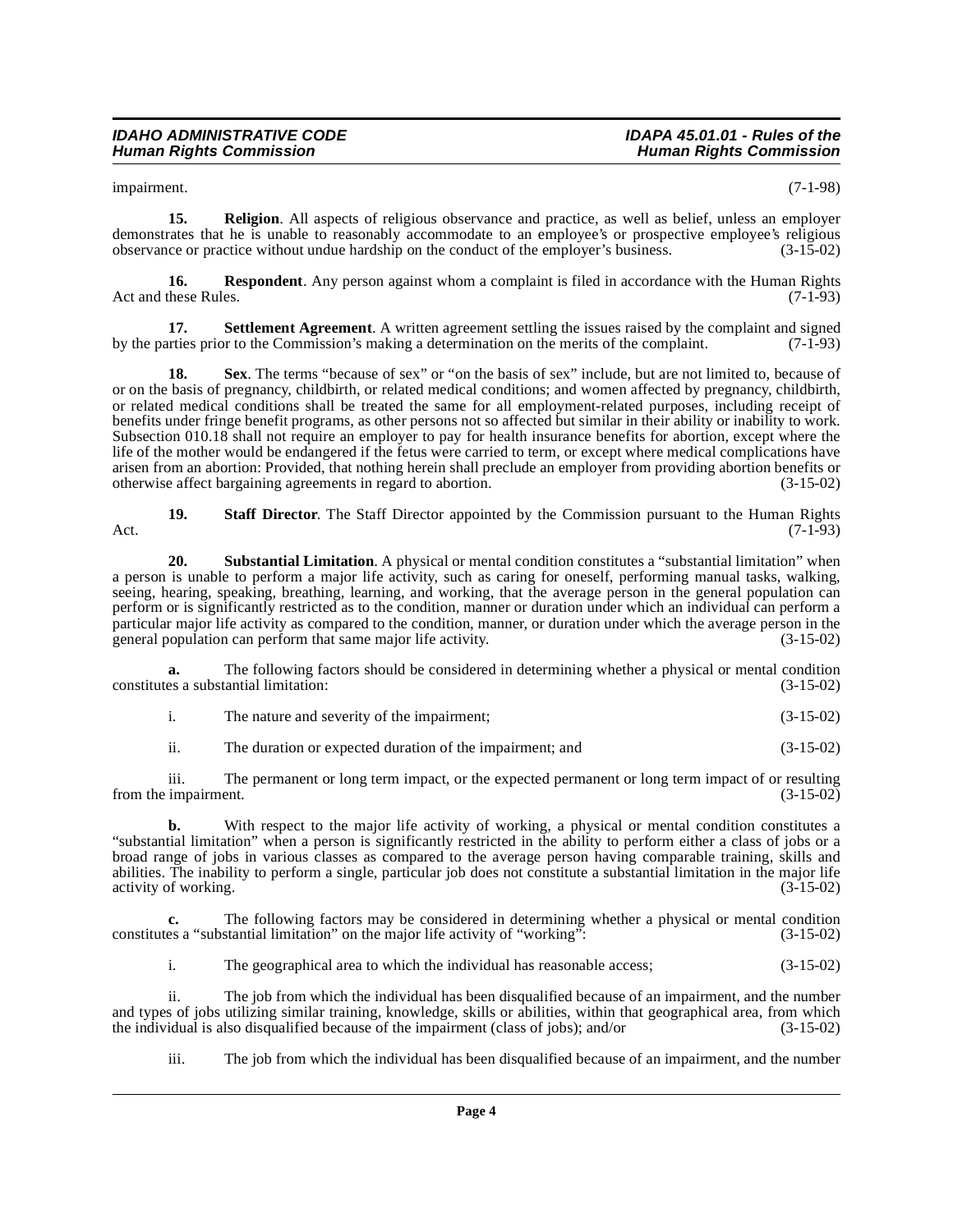and types of other jobs not utilizing similar training, knowledge, skills or abilities, within that geographical area, from which the individual is also disqualified because of the impairment (broad range of jobs in various classes).(3-15-02)

#### <span id="page-4-7"></span><span id="page-4-0"></span>**011. REPRESENTATION OF PARTIES.**

In proceedings before the Commission, Complainants, Respondents, witnesses and any other persons authorized by the Commission to intervene must be represented as follows: (3-30-01) the Commission to intervene must be represented as follows:

**Natural Person**. A natural person must represent himself or herself or be represented by an ily member. (3-30-01) attorney, or a family member.

**02. Partnership**. A partnership must be represented by a partner, a duly authorized employee, or an (3-30-01) attorney. (3-30-01)

**03.** Corporation. A corporation must be represented by an officer, a duly authorized employee, or an  $(3-30-01)$ attorney. (3-30-01)

**04.** Other Entity. A municipal corporation, state, federal, tribal, or local government agency, or entity, incorporated association, or non-profit organization must be represented by an officer, a duly authorized employee or an attorney.  $(3-30-01)$ 

#### <span id="page-4-1"></span>**012. -- 099. (RESERVED).**

#### <span id="page-4-8"></span><span id="page-4-2"></span>**100. TEMPORARY DISABILITIES.**

Minor illnesses or conditions which are only temporarily disabling will not be considered to be disabilities under this act. Examples of such conditions include, but are not limited to: broken bones, sprains, or colds. (7act. Examples of such conditions include, but are not limited to: broken bones, sprains, or colds.

#### <span id="page-4-5"></span><span id="page-4-4"></span><span id="page-4-3"></span>**101. DISABILITIES.**

**01. Contagious Diseases**. A person suffering from a chronic contagious disease is a person with a disability if he/she meets the requirement of Section 67-5902(15), Idaho Code. That person is entitled to an individualized medical inquiry to determine if he/she is qualified for the job in question. Factors to be considered include the nature, duration and severity of the risk of infection, and the probability that the disease would be transmitted and would cause varying degrees of harm. (7-1-97)

**02.** Alcoholism. Alcoholism is a disability if the requirements of Section 67-5902(15), Idaho Code, are met. No accommodation is necessary if the disability creates a health or safety threat. (See Section 67-5910(d), Idaho Code.) Whenever alcoholism includes current use of alcohol, an employer may condition job retention upon the employee's successful completion of a treatment program and documented participation in an aftercare program.

(7-1-97)

**03. Drug Addiction**. Drug addiction is a disability if the requirements of Section 67-5902(15), Idaho Code, are met. No accommodation is necessary if the disability creates a health or safety threat. (See Section 67- 5910, Idaho Code.) No accommodation is necessary for drug addiction which includes current illegal use, possession, or selling of a controlled substance. An employer may condition job retention upon the employee's successful completion of a treatment program and documented participation in an aftercare program. (7-1-97) completion of a treatment program and documented participation in an aftercare program.

**Reasonable Accommodations**. Reasonable accommodations are adjustments or modifications to the work assignment or work environment to enable a person with a disability to fulfill employment responsibilities. They may include, but are not limited to: (7-1-97)

- <span id="page-4-6"></span>**a.** Making the worksite accessible to and usable by persons with a disability; (7-1-97)
- **b.** Modification of equipment or tools so they can be used by a person with a disability; (7-1-97)
- **c.** Job restructuring; (7-1-93)
- **d.** Modified work schedules, particularly as they may be necessary for the person to receive treatment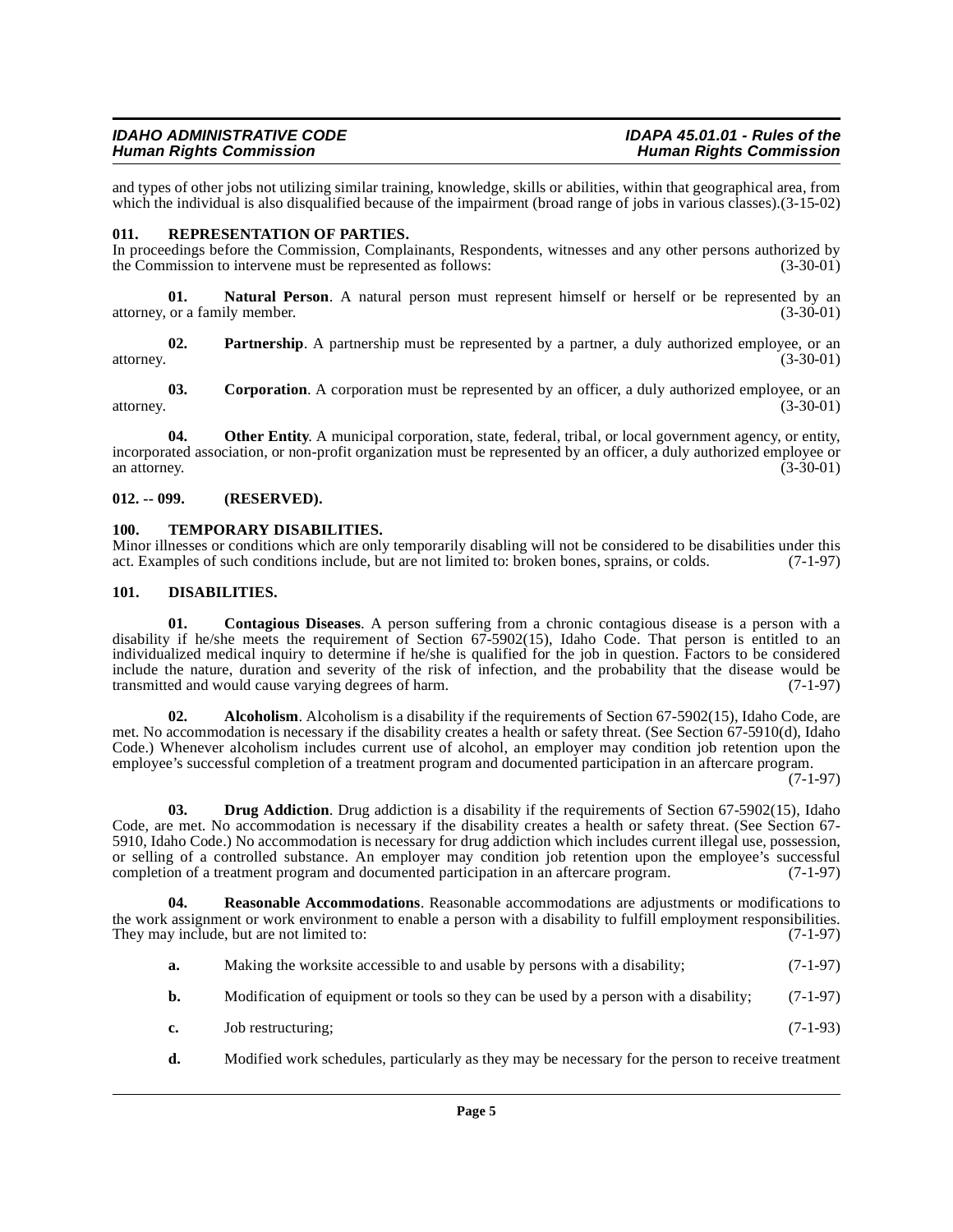| for a disability; |                                          | $(7-1-93)$ |
|-------------------|------------------------------------------|------------|
| е.                | Acquisition of adaptive aids or devices; | $(7-1-93)$ |
|                   | Reassignment to a vacant position.       | $(7-1-93)$ |

**05. Accommodations Of A Personal Nature**. Employers shall not be required to provide accommodations of a personal nature, such as wheelchairs and hearing aids. Nor shall they be required to hire two (2) full-time employees to fill one (1) position. full-time employees to fill one  $(1)$  position.

<span id="page-5-3"></span>**06. Cooperation**. A person with a disability who seeks an accommodation must cooperate in the consideration of various accommodation options. An employer is not required to provide the "best" accommodation or the one most desired by the employee or applicant. The determination of "reasonableness" will be made on a case-<br>(7-1-97) by-case basis.

<span id="page-5-6"></span>**07. Pre-Employment Inquiry**. An employer, labor organization, or employment agency shall not make pre-employment inquiry of an applicant as to whether the applicant has a physical or mental impairment or as to the nature or severity of such impairment. A covered entity may make pre-employment inquiries into the ability of an applicant to perform job-related functions, or may ask an applicant to describe or to demonstrate how, with or without reasonable accommodation, the applicant will be able to perform job-related functions.  $(7-1-93)$ reasonable accommodation, the applicant will be able to perform job-related functions.

#### <span id="page-5-0"></span>**102. -- 199. (RESERVED).**

#### <span id="page-5-5"></span><span id="page-5-1"></span>**200. MEDICAL ISSUES.**

**01. Medical Examinations And Inquiries**. Medical examinations and inquiries are permitted as follows: (7-1-97)

**a.** A covered entity may require a medical examination or inquiry after making an offer of employment to an applicant and before he/she begins employment duties, and may condition an offer of employment on the results of such examination or inquiry, if all entering employees in the same job category are subjected to such an examination or inquiry regardless of disability. Medical inquiries or examinations conducted in accordance with this section do not have to be job-related and consistent with business necessity. If certain criteria are used to screen out an applicant, however, the exclusionary criteria must be job-related and consistent with business necessity.

 $(7-1-97)$ 

**b.** A covered entity may require a medical examination or make an inquiry of an employee that is jobrelated and consistent with business necessity. Inquires may be made into the ability of an employee to perform job-<br>related functions. (7-1-93) related functions.

**c.** A covered entity may conduct voluntary medical examinations and activities, including voluntary histories, which are part of an employee health program. (7-1-93) medical histories, which are part of an employee health program.

<span id="page-5-4"></span>**02. Disabilities Not Presently Job-Related**. An employer shall not discriminate against an applicant or employee because of a disability which is not presently job-related but which may worsen and become job-related in the future. (3-30-01) (3-30-01)

<span id="page-5-2"></span>**03. Confidentiality**, **Exceptions**. Information about the medical condition or history of an applicant or employee should be considered confidential except that: (7-1-93)

**a.** Supervisors and managers may be informed regarding restrictions on the work or duties of persons with a disability and regarding any accommodations or health or safety precautions;  $(7-1-97)$ 

**b.** First aid and safety personnel may be informed, where appropriate, if the condition might require cy treatment; and (7-1-93) emergency treatment; and

**c.** Enforcement agencies shall be provided relevant information upon request when investigating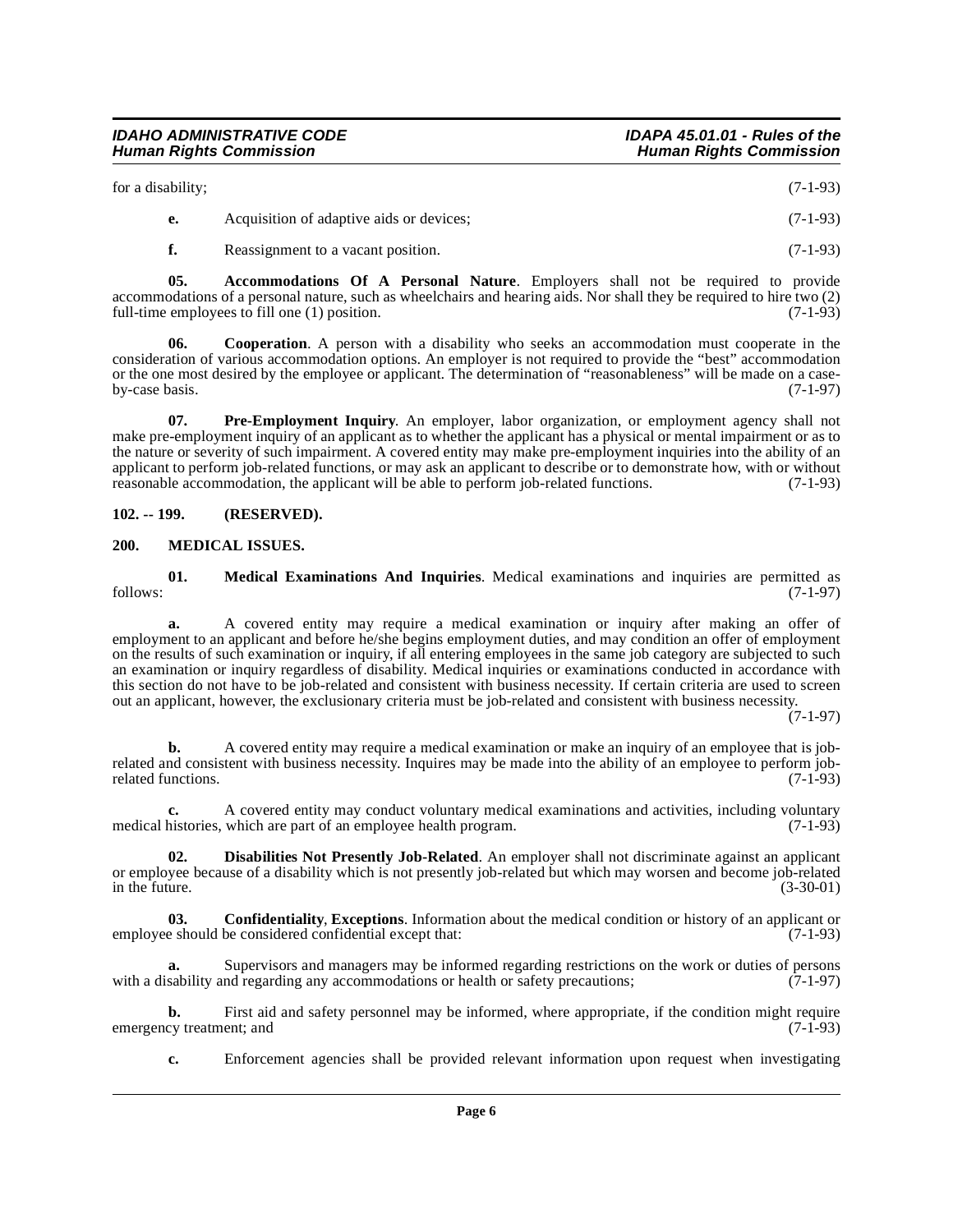**d.** The date or dates on which the alleged unlawful discriminatory practices occurred and, if the alleged unlawful practice is of a continuous nature, the dates between which said continuing practices are alleged to have occurred; (7-1-93)

Respondents;  $(7-1-93)$ 

**e.** A statement as to any other action which has been instituted in any other forum or agency based on the same grievance as is alleged in the complaint. (7-1-93)

<span id="page-6-4"></span>**04. Medical Documentation**. Persons filing disability discrimination complaints may be required to furnish the Commission with opinions or records from duly licensed health professionals regarding (a) the nature of their disabilities, and (b) any limitations, including work restrictions, caused by the disability. Medical reports from the following sources will be accepted: physicians and osteopathic physicians, nurse practitioners, counselors, psychologists, occupational therapists, clinical social workers, dentists, audiologists, speech pathologists, podiatrists, optometrists, chiropractors, physical therapists, and substance abuse treatment providers, insofar as any opinion or evaluation within the scope of the relevant license applies to the individual's physical or mental impairment. Failure to provide medical reports within a reasonable period of time may be cause for dismissal of a complaint. (7-1-97)

<span id="page-6-5"></span>**05. Method Of Filing**. A complaint may be filed: by personal delivery, mail, or facsimile delivered to mission office in Boise. (7-1-97) the Commission office in Boise.

**Page 7**

**c.** Any person claiming that he/she has been discharged, expelled, or otherwise discriminated against by an employer, labor organization, or employment agency because he/she opposed practices forbidden under the Human Rights Act, or because he/she has filed a complaint, testified, assisted or participated in any manner in an investigation, hearing or other procedure before the Commission. (7-1-97)

occurring. Upon such request the Commission shall review the reasons provided by the initiating Commissioner or Staff Director and may initiate a complaint if satisfied that there is reason to believe that an unlawful discriminatory

<span id="page-6-3"></span>**01.** Who May File. A complaint may be filed by any of the following: (7-1-93)

**02. Commission Assistance**. Assistance in filing complaints shall be available to any Complainant by a Commissioner, the Staff Director, or staff member. The Commission reserves the right to refuse to accept a complaint for filing if, in the opinion of the Staff Director, there is no reason to suspect that illegal discrimination may<br>have occurred, or if the action is barred by the terms of Subsection 300.06.a.  $(7-1-97)$ have occurred, or if the action is barred by the terms of Subsection 300.06.a.

<span id="page-6-2"></span>**03. Contents Of Complaint**. A complaint should contain the following: (7-1-93)

**a.** The full name, mailing address, and telephone number (if any) of the Complainant or (7-1-93)

**b.** The full name, mailing address, and telephone number (if any and if known) of the Respondent or

**a.** Any person for himself/herself or also on behalf of himself/herself and other similarly situated individuals claiming to be aggrieved by an alleged unlawful discriminatory practice as defined in the Act; (7-1-97)

practice as defined in the Act has occurred or is occurring;

complaints under state or federal law. (7-1-93)

<span id="page-6-0"></span>**201. -- 299. (RESERVED).**

<span id="page-6-1"></span>**300. COMPLAINTS.**

Complainants;

### **Human Rights Commission**

**IDAHO ADMINISTRATIVE CODE IDAPA 45.01.01 - Rules of the**

**b.** A Commissioner or Staff Director requesting the Commission to initiate a complaint, provided he/ she has sufficient reason to believe that an unlawful discriminatory practice as defined in the Act has occurred or is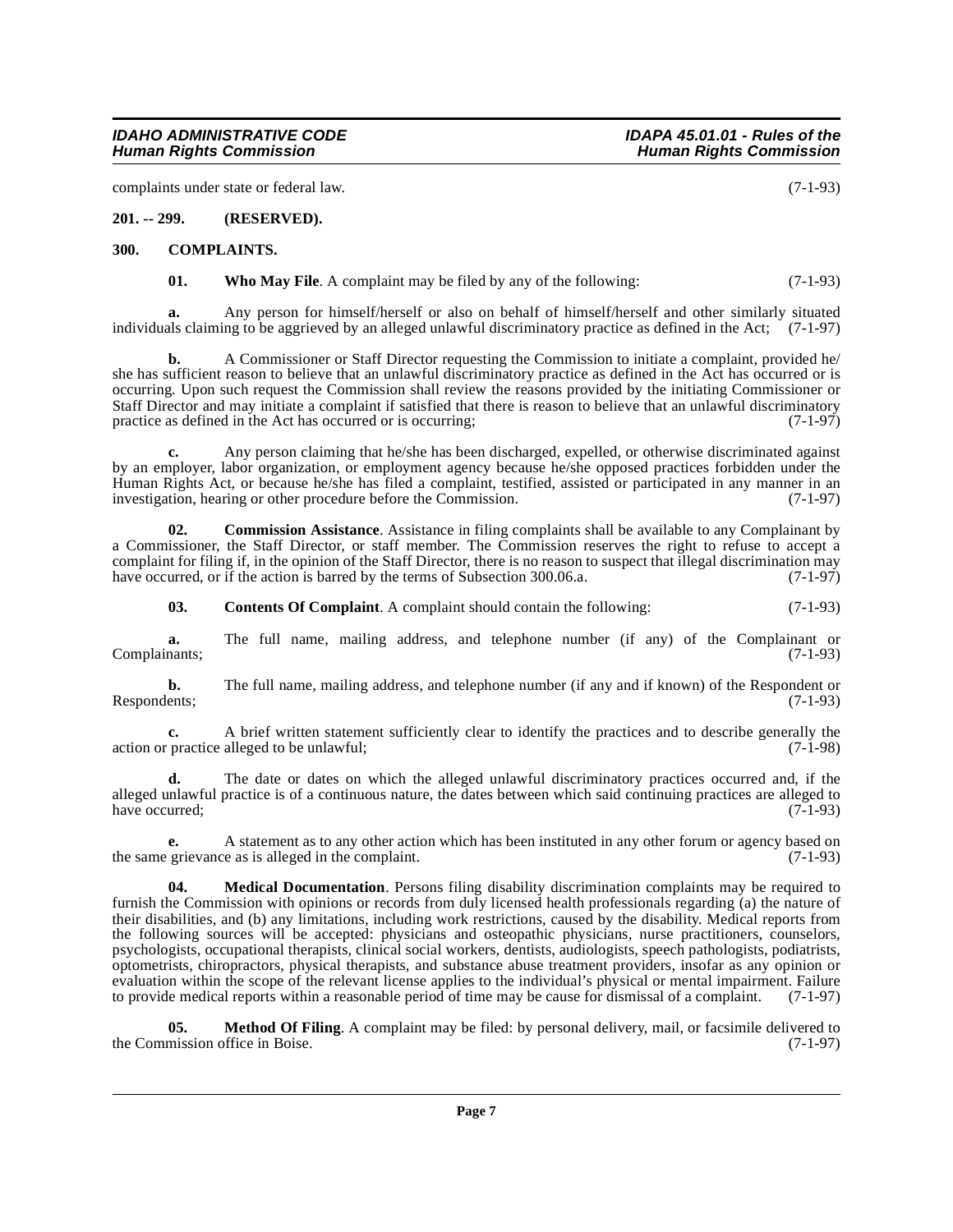**06.** Time For Filing. The following time limitations apply to the filing of complaints with the Commission: (7-1-93) Commission: (7-1-93)

**a.** A complaint must be filed within one (1) year after the alleged unlawful practice occurs. If the alleged unlawful practice is of a continuing nature, the date of the occurrence of said unlawful practice shall be deemed to be any date subsequent to the commencement of the unlawful practice up to and including the date on which the complaint shall have been filed if the alleged unlawful practice continues. (7-1-93) which the complaint shall have been filed if the alleged unlawful practice continues.

**b.** Upon receipt of a complaint at the Commission's office, the date of such receipt shall be noted thereon. For purposes of compliance with Section 67-5908(4), Idaho Code, the date of notation shall be the date of filing. (7-1-93) filing. (7-1-93)

**c.** Notwithstanding any other provisions of these rules, a complaint shall be deemed to have met the timelines requirement of Subsection 300.06.a. when the Commission receives, in any manner described in Subsection 300.05.a., a written statement sufficiently precise to identify the practices and to describe generally the action or practice alleged to be unlawful.  $(7-1-97)$ practice alleged to be unlawful.

<span id="page-7-1"></span>**07. Complaints Deferred By E.E.O.C**. Any complaint deferred to the Commission by the E.E.O.C. shall be treated, for purposes of filing requirements, according to the rules as stated above. (7-1-93)

**08. Amended Complaints**. A complaint may be amended, before the determination by the Commission and at the discretion of the Staff Director, to cure technical defects or omissions, or to clarify and/or amplify allegations by the Complainant. (7-1-97)

**09. Supplemental Complaint**. The Complainant may file a supplemental complaint setting forth actions which have allegedly occurred subsequent to the date of the original or amended complaint, and said supplemental complaint, if timely filed, will be considered together in the same proceeding with the original or amended complaint whenever practicable. (7-1-93)

**10. Withdrawal Of Complaint**. Upon the request of the Complainant, on a form provided by the Staff Director stating the reasons for such request, a complaint, or any part thereof, may be withdrawn upon the written consent of the Staff Director. If a complaint is withdrawn pursuant to the provision of these Rules, the Staff Director shall close the case and notify the parties. (7-1-93)

<span id="page-7-2"></span>**11.** Initial Actions. Upon the filing of a complaint, said complaint shall be docketed, assigned a trumber, and assigned to the staff for settlement or investigation and conciliation. (7-1-93) complaint number, and assigned to the staff for settlement or investigation and conciliation.

**12. Service On Respondent**. As promptly as possible, the Commission shall cause a copy of said at to be personally delivered, or sent by certified mail to the Respondent. (7-1-93) complaint to be personally delivered, or sent by certified mail to the Respondent.

<span id="page-7-3"></span>**13.** Mediation. Upon the filing of a complaint, the Commission or its delegated staff member shall endeavor to resolve the matter by informal means. Such informal means may include, at the discretion of the Commission staff, the holding of a mediation conference at a time and place acceptable to all participants. If held, a mediation conference shall be for the purposes of clarifying the positions of the parties to the complaint and of exploring any bases for no-fault settlement. A mediation conference is not, and shall not be considered for any<br>nurposes to be, a contested case hearing under Section 67-5209. Idaho Code. (7-1-97) purposes to be, a contested case hearing under Section 67-5209, Idaho Code.

**Settlement**. If terms of settlement are agreed to by the parties at any time prior to a determination by the Commission as to the merits of the charge, said terms shall be reduced to writing in a Settlement Agreement. Upon the signing of a Settlement Agreement by all parties, the Staff Director will cause the case to be closed.

(7-1-93)

<span id="page-7-0"></span>**15. Answers**. The Respondent shall answer or otherwise respond to the complaint in writing within thirty (30) days of receiving it. A copy of said answer, including any attachments thereto, will be sent by the Commission staff to the Complainant. Upon application, the Commission may for good cause shown extend the time within which the answer may be filed. The answer shall be fully responsive to each allegation contained in the complaint. Any allegation in the complaint which is not denied or admitted in the answer shall be deemed admitted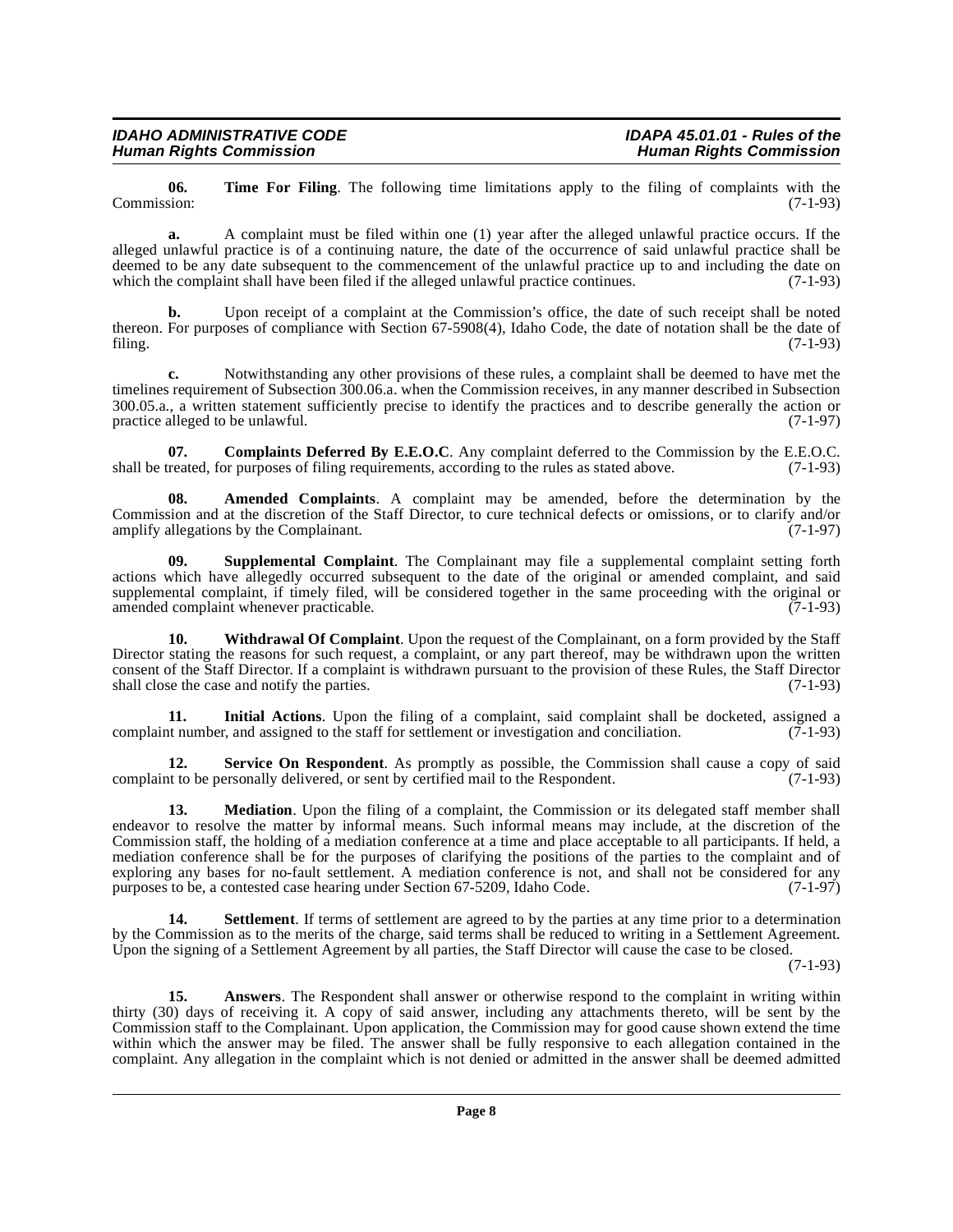unless the Respondent shall state in the answer he/she is without knowledge or information sufficient to form a belief. If the Respondent fails to answer or otherwise respond to the complaint within thirty (30) days of receipt or such time as may be extended by the Commission, the Commission may act on the complaint based on the information provided by the Complainant. Upon application, the Commission may for good cause shown permit the Respondent to amend its answer to the complaint. Any amendments to the complaint, or any supplemental complaint, shall be served upon the Respondent as promptly as possible. Answers to amended or supplemental complaints, if necessary, shall be submitted within ten (10) working days. Time for submitting such answers may be extended by the Commission to thirty (30) days for good cause shown. thirty  $(30)$  days for good cause shown.

<span id="page-8-3"></span>**16.** Interrogatories. At any time after the filing of a complaint the Commission staff may issue to either the Complainant or the Respondent interrogatories regarding any matter, not privileged, which is relevant to the subject matter involved. It is not ground for objection that the information sought will be inadmissible in court if the information sought appears reasonably calculated to lead to the discovery of admissible evidence. (7-1-93)

**17. Interrogatory Answers Returned**. Answers to the interrogatories shall be returned to the ison office within thirty (30) days from the date of service of said interrogatories. (7-1-93) Commission office within thirty (30) days from the date of service of said interrogatories.

<span id="page-8-2"></span>**18. Extension**. Upon application by a party, for good cause shown, the Staff Director may grant one (1) extension of time for filing answers to interrogatories, said extension not to exceed an additional fifteen (15) days.  $(7-1-93)$ 

<span id="page-8-5"></span>**19.** Orders. In the event that a party objects to certain interrogatories, and after an attempt has been made to resolve any difference between the Commission and the party, the Commission may issue an order compelling the party to answer the interrogatories. This order must be signed by at least two (2) Commissioners. An order issued under this rule shall be enforceable by application to the District Court. (7-1-93) order issued under this rule shall be enforceable by application to the District Court.

<span id="page-8-4"></span>**20. Narrative Statement**. The Commission staff may, in specific cases, seek from a party a narrative statement of response in addition to or rather than answers to interrogatories. In such cases, the narrative statement should include all information which the party desires considered by the Commission, in determining whether to credit the allegations of the complaint. (7-1-93)

**21. File Briefs**. Any party to a complaint filed with the Commission may file briefs or other written memoranda setting out his or her position or interpretation of the law. (7-1-97)

<span id="page-8-6"></span>**22. Summary Of Investigation**. At the completion of the investigation, the staff member to whom the case is assigned shall prepare a report containing a summary of the investigation and submit it to the Staff Director to review. review. (7-1-93)

23. **Administrative Closure**. At any point during the handling of a particular case the Staff Director de the case for administrative reasons. Such reasons shall include, but are not limited to: (7-1-99) may close the case for administrative reasons. Such reasons shall include, but are not limited to:

<span id="page-8-0"></span>**a.** Failure of the Complainant to accept a full relief settlement offer; (7-1-93)

**b.** Failure of the Complainant to cooperate with the Commission in the processing of the case, railure to answer interrogatories or failure to provide medical information as requested; (7-1-93) including failure to answer interrogatories or failure to provide medical information as requested;

- **c.** Inability to locate the Complainant; (7-1-93)
- **d.** It appearing upon investigation that the case is not jurisdictional with the Commission; (7-1-93)

**e.** The Complainant's filing of a suit in either state or federal court alleging the same unlawful practices as complained of to the Commission. (7-1-93)

**24. Notification Of Closure**. The Staff Director shall notify the parties of such administrative closure, it the grounds therefor, as promptly as possible. (7-1-93) including the grounds therefor, as promptly as possible.

<span id="page-8-1"></span>**25. Decision On The Merits**. At the completion of the investigation and approval of the summary by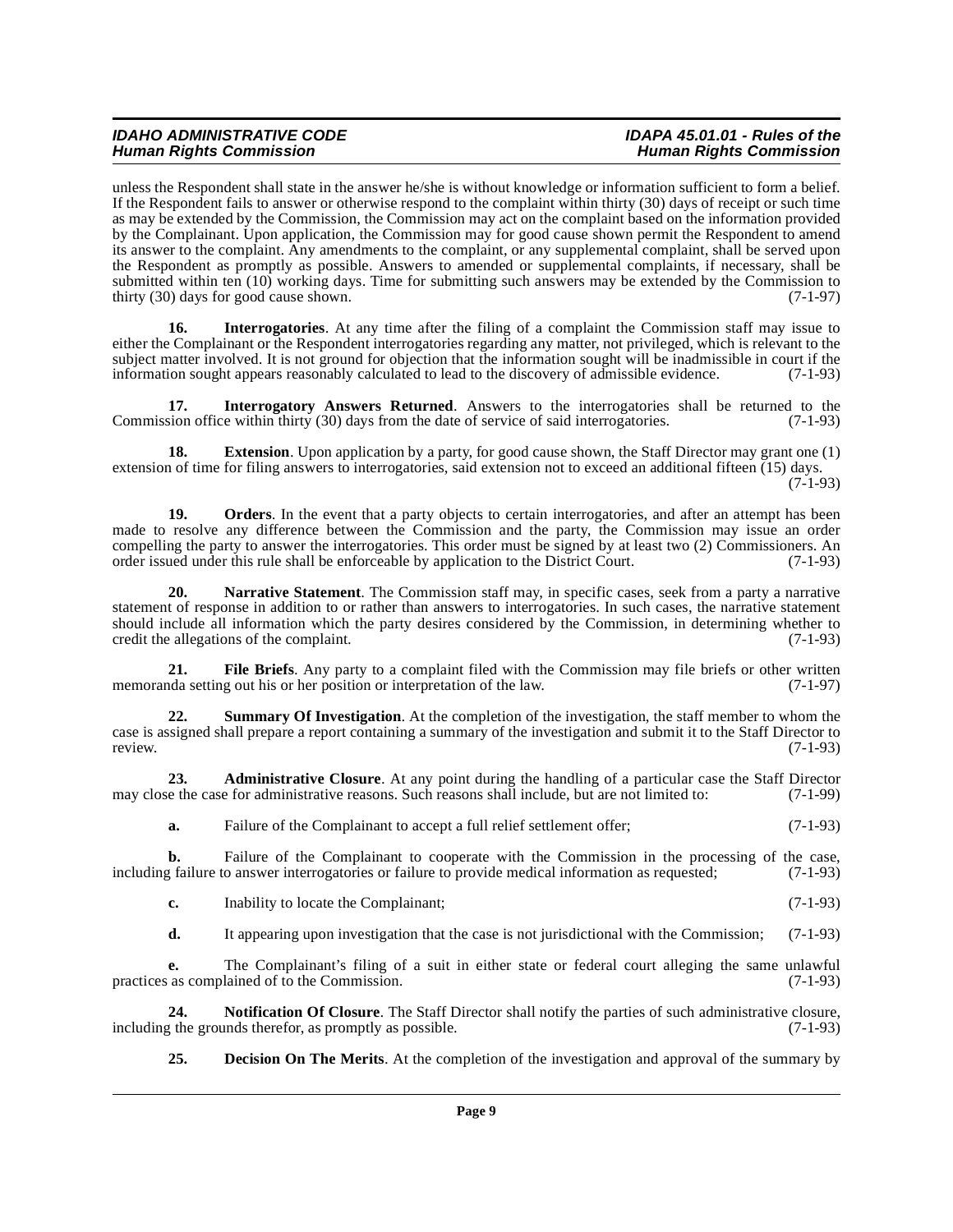the Staff Director, the Commission or a designated panel of at least three (3) Commissioners shall determine whether there is probable cause to believe that the Respondent has been or continues to be engaged in any unlawful discriminatory practices defined in the Act. discriminatory practices defined in the Act.

**26. No Probable Cause**. If the Commission or designated panel finds no probable cause to credit the allegations of the complaint, a statement of no probable cause and order of dismissal will be issued for the Commission by the Staff Director. The summary of investigation, statement, and order shall be sent to Complainant and Respondent by certified mail, thereby closing the case. and Respondent by certified mail, thereby closing the case.

**27. Probable Cause**. If the Commission or designated panel finds probable cause to credit the allegations of the complaint, a statement of probable cause shall be issued. The summary of investigation and statement shall be sent to the Complainant and the Respondent by certified mail. (7-1-97) statement shall be sent to the Complainant and the Respondent by certified mail.

**28. Conciliation**. If the Commission finds probable cause to credit the allegations of the complaint, the Commission staff shall endeavor through conference with the parties to redress and eliminate the possible unlawful discriminatory practice by conciliation. discriminatory practice by conciliation.

**29. Conciliation Agreement**. If the Commission staff shall succeed in endeavors to conciliate, a written Conciliation Agreement shall be prepared which shall set forth all measures to be taken by any party, and if appropriate, compliance provisions. The Conciliation Agreement shall be signed by the parties, and the Staff Director shall cause the case to be closed. (7-1-93)

<span id="page-9-3"></span>**30. Failure Of Agreement**. In the event of failure to reach terms of conciliation agreeable to all parties, the Staff Director shall so certify and assign the case to the Commission's legal counsel. The Commission, after review by its legal counsel, shall determine whether or not to pursue the case in the District Court. (7-1-93)

**31. No Action**. If the Commission determines not to pursue the case in District Court, the Staff Director shall so notify Complainant and Respondent, close the case, and advise Complainant of his or her right to pursue the case through a private cause of action. (7-1-93)

**32. Action**. If the Commission decides to pursue a case, it shall direct its legal counsel to file an action in District Court in the name of the Commission for the use of the person or persons alleging discrimination.(7-1-93)

<span id="page-9-1"></span>**33. Confidentiality Of Records**. In order to protect the interests of all parties in reaching successful settlements of discrimination charges without resorting to court action, the Commission and its employees will not reveal information about a case to nonparties except as may be necessary to conduct a full and fair investigation or to cooperate with other government law enforcement agencies. cooperate with other government law enforcement agencies.

<span id="page-9-4"></span>**34. Federal Compliance**. In the interest of consistency and to avoid confusion on the part of persons governed by both the State and Federal anti discrimination laws, the Commission will generally follow the interpretations of the Federal anti discrimination laws in examining the merits of a complaint filed with it under this Act. If a person files a complaint under Title 67, Chapter 59, Idaho Code, and Title 44, Chapter 17, Idaho Code, the Commission will attempt to avoid duplication in investigation and settlement efforts, whenever possible. (7-1-97)

<span id="page-9-2"></span>**35.** Document Destruction. The Commission will retain closed investigatory files for three (3) years from the date of closure at which time these documents may de destroyed at the discretion of the Staff Director.

(7-1-97)

<span id="page-9-5"></span>**36. Notice Of Right To Sue**. At the time of case closure the director will issue a notice of administrative dismissal notifying the complainant of his or her right to file a civil action in District Court. Any such suit must be filed within ninety (90) days of the date of this notice. suit must be filed within ninety  $(90)$  days of the date of this notice.

#### <span id="page-9-0"></span>**301. -- 999. (RESERVED).**